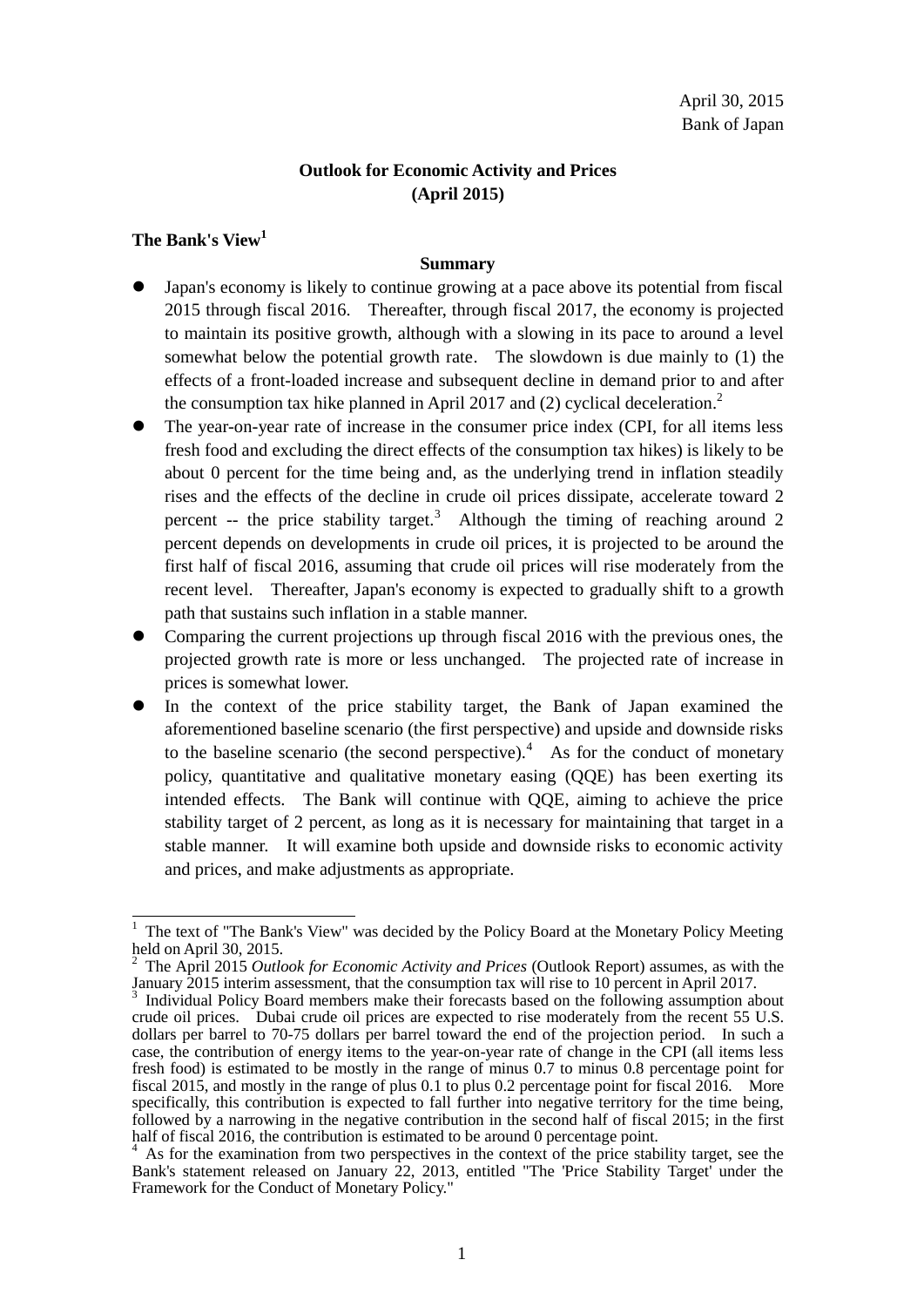#### **I. Baseline Scenario of the Outlook for Economic Activity and Prices in Japan**

#### **A. Outlook for Economic Activity**

-

Japan's economy has continued its moderate recovery trend. In the corporate sector, exports and production have picked up and profits have increased to their highest level historically. Firms have maintained their positive investment stance. In the household sector, private consumption as a whole has remained resilient amid continued steady improvement in the employment and income situation.

Looking ahead, as domestic demand is likely to be firm and exports are expected to increase moderately, a virtuous cycle from income to spending is likely to be maintained in both the household and corporate sectors. In these circumstances, Japan's economy is likely to continue growing at a pace above its potential from fiscal  $2015$  through fiscal  $2016$ .<sup>5</sup> Thereafter, through fiscal 2017, the economy is projected to maintain its positive growth, although with a slowing in its pace to around a level somewhat below the potential growth rate. The slowdown is due mainly to (1) the effects of a front-loaded increase and subsequent decline in demand prior to and after the consumption tax hike planned in April 2017 and (2) cyclical deceleration.

The above projection assumes the following underlying developments.

First, as the Bank of Japan continues with QQE, aiming to achieve the price stability target of 2 percent as long as it is necessary for maintaining that target in a stable manner, financial conditions are likely to remain accommodative and continue stimulating the economy. 6

<sup>&</sup>lt;sup>5</sup> Japan's potential growth rate is estimated to be "around 0.5 percent or lower" recently under a specific methodology, and is expected to rise gradually toward the end of the projection period. However, it should be noted that estimates of the potential growth rate are subject to a considerable margin of error as they rely on the methodology employed and could change as more data for the relevant period become available.

<sup>&</sup>lt;sup>6</sup> Individual Policy Board members make their forecasts assuming the effects of past policy decisions and with reference to views incorporated in financial markets regarding future policy. Specifically, markets have factored in that short-term interest rates will continue to be effectively 0 percent throughout the projection period. While markets have been forecasting that long-term interest rates will hover at low levels throughout the projection period, this reflects market participants' forecasts for prices, which are lower than those presented in the Outlook Report. Each Policy Board member assumes the future path of long-term interest rates based on such market views, taking into account the difference in the forecasts for prices.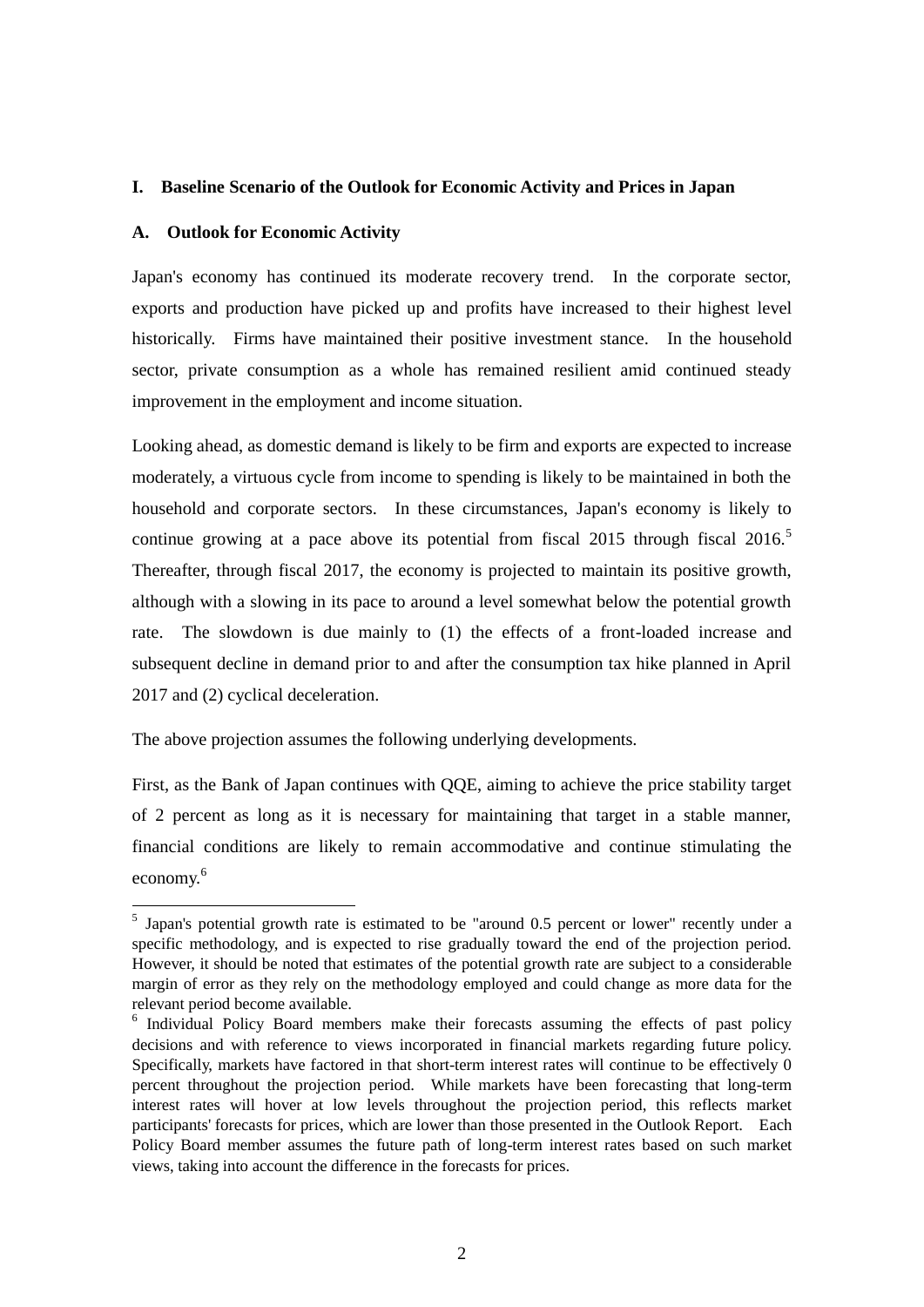Second, overseas economies are expected to moderately increase their growth rates as advanced economies continue to see firm recovery and its positive effects gradually spread to emerging economies. Among major countries and regions, the U.S. economy is expected to continue to see growth driven mainly by private demand. The European economy is projected to recover moderately, due to supportive forces including a recovery in private consumption and an increase in exports, although it remains under adjustment pressure associated with the debt problem and low inflation rates will likely continue for some time. The Chinese economy is likely to follow a generally stable growth path, albeit at a somewhat reduced pace, as authorities carry out policy measures to support economic activity while progressing with structural reforms.

Third, public investment is expected to follow a moderate downtrend from the current relatively high level, and thereafter level off toward the end of the projection period.

Fourth, firms' and households' medium- to long-term growth expectations are expected to rise moderately against the backdrop of progress in implementation of the government's growth strategy, including regulatory and institutional reforms, an increase in labor participation by women and the elderly under such strategy, firms' continued efforts toward improving productivity and discovering potential domestic and external demand, and steady progress in overcoming of deflation.

Given these assumptions, economic activity during the projection period can be elaborated on as follows. For fiscal 2015 through fiscal 2016, exports are expected to increase moderately owing to the recovery in overseas economies and support from past foreign exchange rate developments. With an improvement in corporate profits and monetary accommodation continuing to provide a boost, business fixed investment is projected to increase steadily, additionally supported by recently emerging developments toward the enhancement of domestic production capacity. Private consumption is projected to accelerate its pace of increase due to the effects of a steady improvement in the employment and income situation and a wage rise, combined with those of an increase in real income due to the decline in energy prices and of a recovery from the decline after the consumption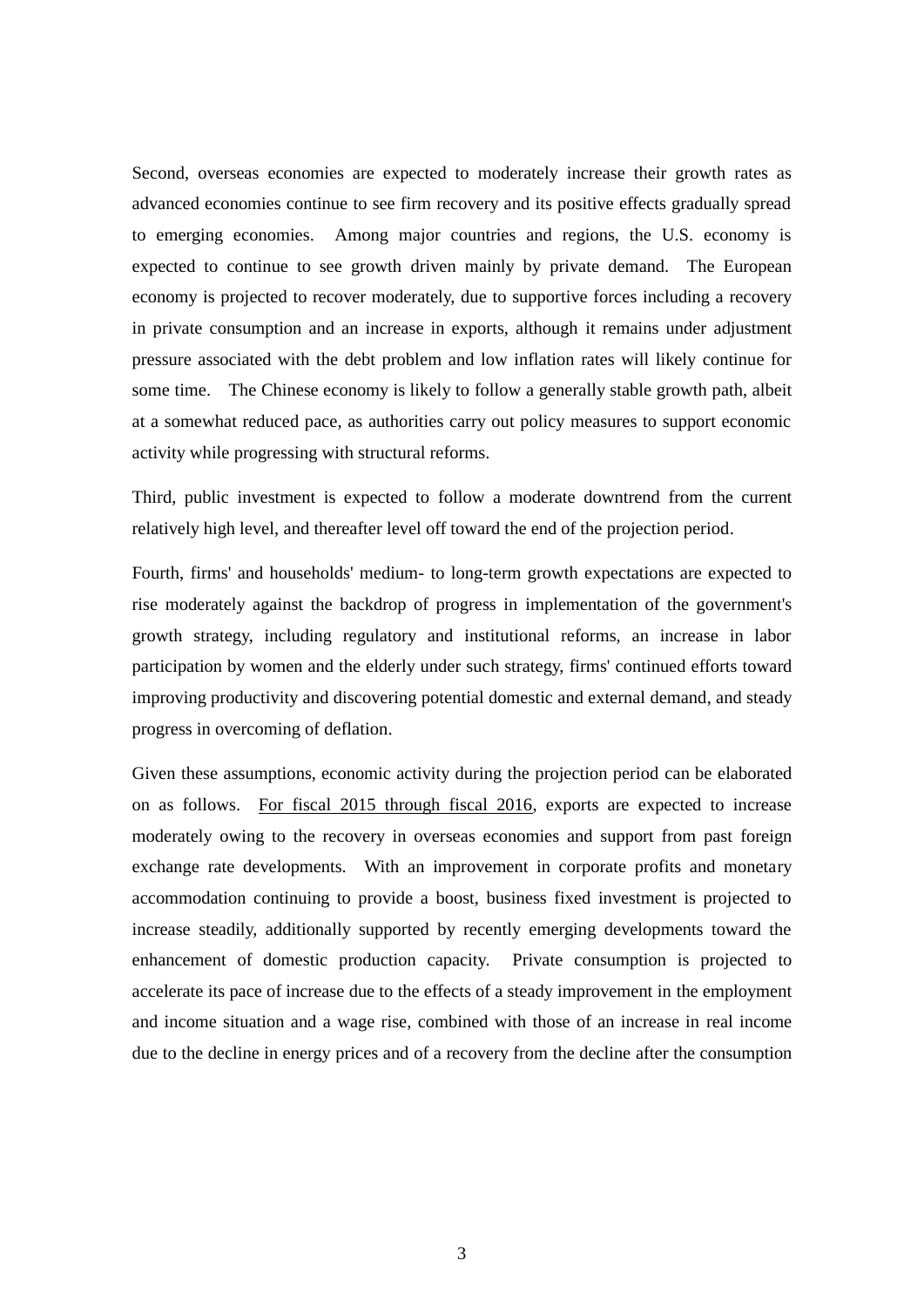tax hike in April 2014, both of which are expected in fiscal  $2015$ .<sup>7</sup> Reflecting these developments in demand both at home and abroad, industrial production is expected to increase moderately.

Through fiscal 2017, the economy is likely to be affected by the front-loaded increase and subsequent decline in demand prior to and after the scheduled second round of consumption tax hikes, and the pace of increase in business fixed investment is likely to decline, reflecting a cycle in the accumulation of capital stock. However, exports are projected to continue increasing moderately owing to overseas economic growth, and domestic private demand is likely to be resilient supported by accommodative financial conditions and heightened growth expectations. Meanwhile, Japan's potential growth rate is expected to follow a moderate increasing trend through the projection period, pushing up the economy's growth in the medium to long term. Therefore, the economy is projected to maintain its positive growth, although with a slowing in its pace to around a level somewhat below the potential growth rate.

Comparing the current projections up through fiscal 2016 with those in the January 2015 interim assessment, the projected growth rate is more or less unchanged.

### **B. Outlook for Prices**

-

The year-on-year rate of increase in the CPI (for all items less fresh food, and the same hereafter) has been about 0 percent recently.

Major factors that determine inflation rates into the future are evaluated as follows. First, the aggregate supply and demand balance (the output gap), which shows the utilization of

 $7$  The effects of the two rounds of consumption tax hikes on the economic growth rate for each fiscal year are quantitatively estimated as follows: an increase of around 0.5 percentage point for fiscal 2013, a decrease of around 1.2 percentage points for fiscal 2014, an increase of around 0.3 percentage point for fiscal 2015, an increase of around 0.3 percentage point for fiscal 2016, and a decrease of around 0.8 percentage point for fiscal 2017. However, it should be noted that these estimates are subject to considerable uncertainty given that they depend partly on income conditions and price developments at each point in time, and therefore are subject to a considerable margin of error.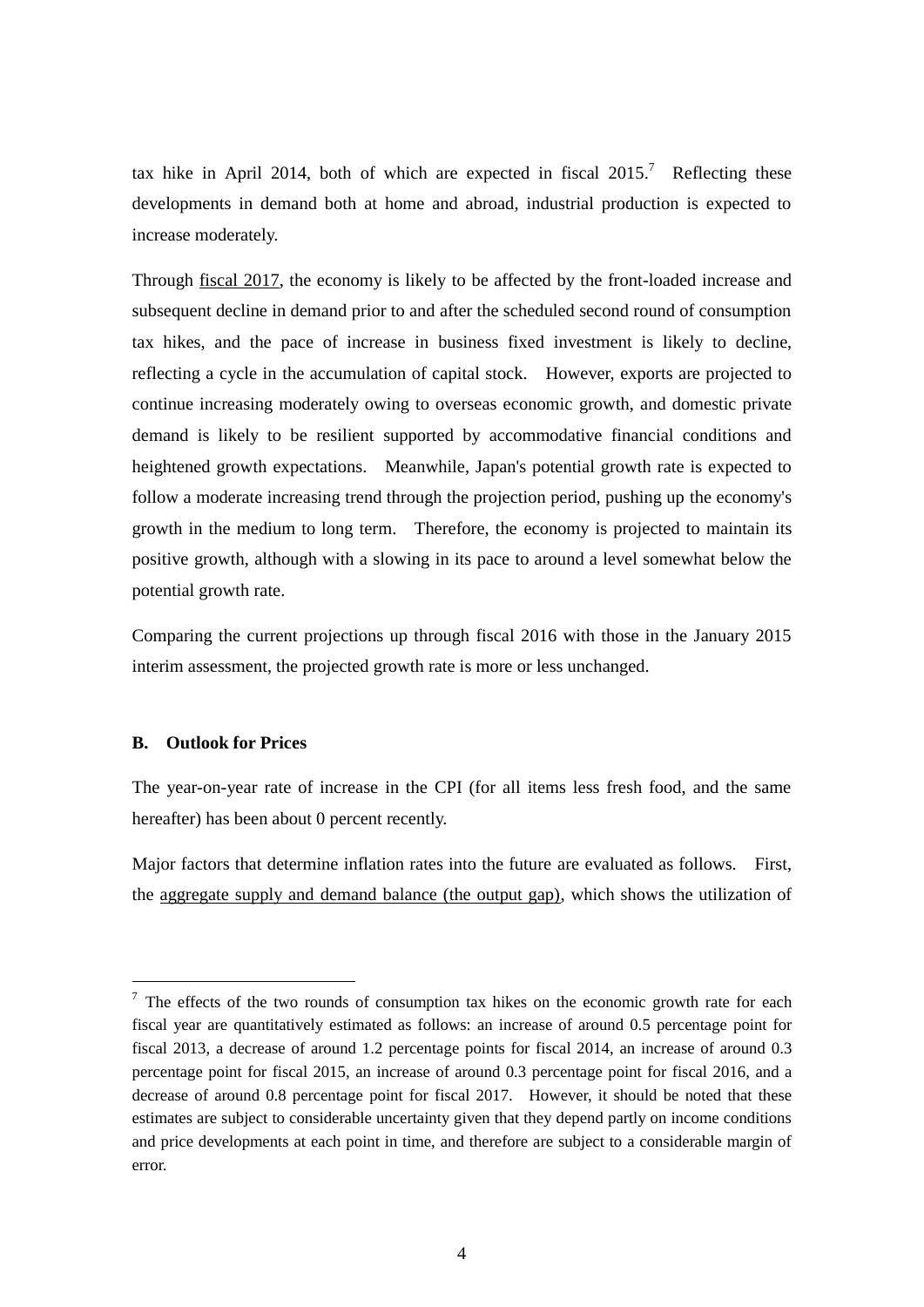labor and capital, has steadily followed an improving trend.<sup>8</sup> Specifically, the tightening trend in labor market conditions has continued, with the unemployment rate declining moderately to around  $3.5$  percent.<sup>9</sup> In this situation, wage improvements have continued, as seen in the fact that scheduled cash earnings (regular wages) have increased. Moreover, since the effects of the decline in demand following the consumption tax hike have been dissipating, capacity utilization rates have become higher. Therefore, the output gap is likely to turn positive (in excess demand) in the first half of fiscal 2015, and thereafter, through fiscal 2016, move further into excess demand territory; thus, upward pressure on wages and prices due to the tightening of supply and demand conditions is likely to steadily increase. Subsequently, in fiscal 2017, the output gap is projected to be more or less unchanged in positive territory.

Second, medium- to long-term inflation expectations appear to be rising on the whole from a somewhat longer-term perspective. Such developments in inflation expectations are likely to have been influencing actual wage and price settings. For example, in the annual labor-management wage negotiations, there has been a spread of movements toward reflecting price developments as well as corporate performance on wages, and the increase in wages including that in base pay this year will be larger than last year. Looking ahead, as the Bank pursues QQE and the observed inflation rate rises, medium- to long-term inflation expectations are also likely to follow an increasing trend and gradually converge to around 2 percent -- the price stability target.

-

<sup>&</sup>lt;sup>8</sup> There are two approaches to estimating the output gap: (1) estimate potential GDP and then measure its difference with actual GDP; and (2) directly measure the utilization of production factors (labor and capital). As the output gap in the Outlook Report has been estimated based on the latter approach, changes in the GDP growth rate do not have a one-to-one relationship with the expansion/narrowing of the output gap. It should be noted that estimates of the output gap could differ depending on the specific methodology employed and data used, and therefore they are subject to a considerable margin of error.

<sup>9</sup> One measure used in determining the degree of tightness in labor market conditions is the *structural unemployment rate*. In the labor market, there is always a mismatch to some extent between job openings and job applicants, and thus there is a certain number of unemployed even when the economy is booming. Given that there is such unemployment due to the mismatch, the unemployment rate that corresponds to a state in which excess labor force has disappeared is called the structural unemployment rate. This rate is calculated to be around 3.5 percent or lower recently under a specific methodology. However, it should be noted that the estimated structural unemployment rate tends to change over time.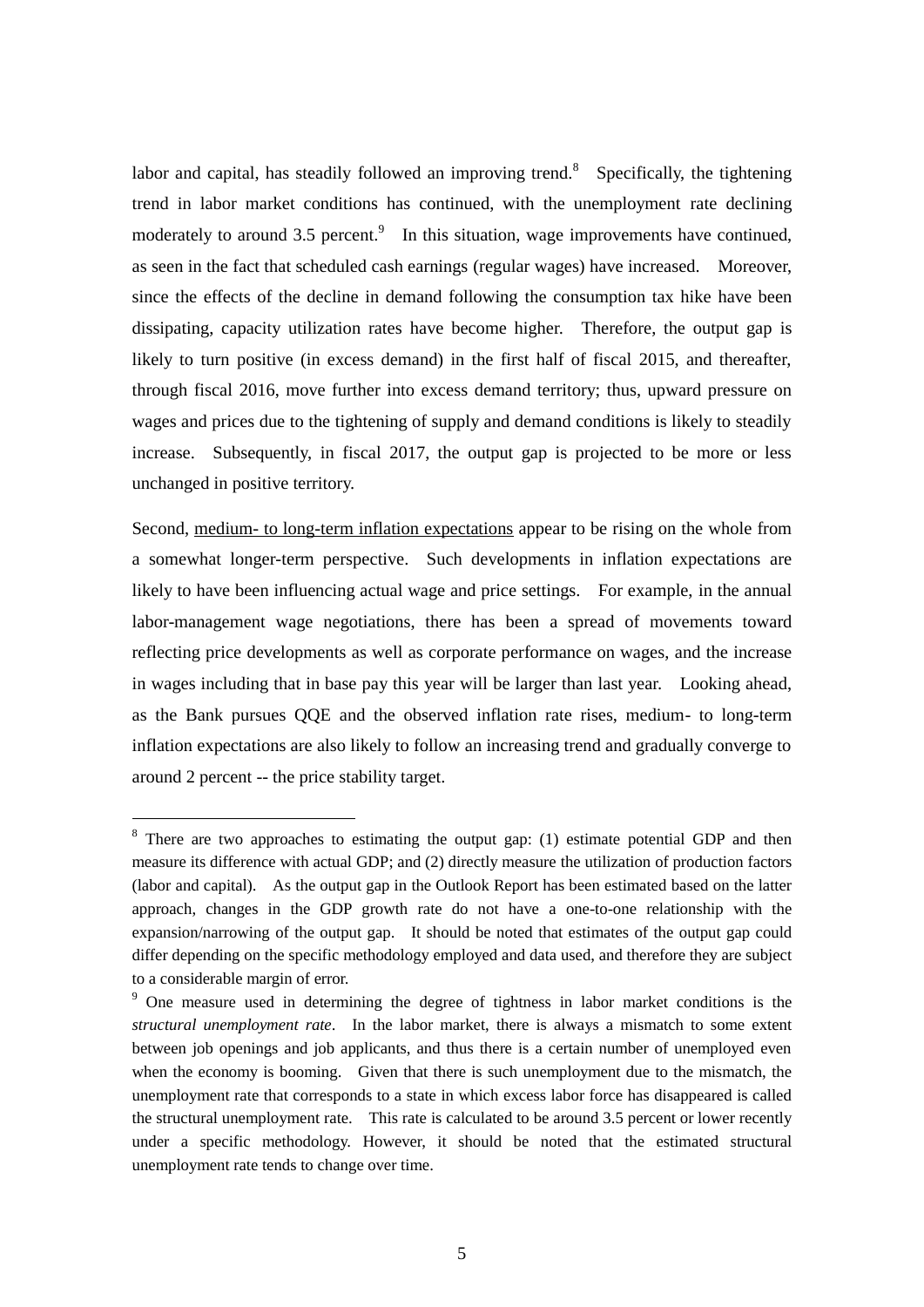Third, through import prices, while past developments in foreign exchange rates will exert upward pressure on consumer prices, a decline in international commodity prices, including crude oil prices, will exert downward pressure on consumer prices for the time being.

Based on the above, the outlook for the year-on-year rate of increase in the CPI (excluding the direct effects of the consumption tax hikes) is as follows. It is likely to be about 0 percent for the time being and, as the underlying trend in inflation steadily rises and the effects of the decline in crude oil prices dissipate, accelerate toward 2 percent -- the price stability target. Although the timing of reaching around 2 percent depends on developments in crude oil prices, it is projected to be around the first half of fiscal 2016, assuming that crude oil prices will rise moderately from the recent level. Thereafter, the year-on-year rate of increase in the CPI is likely to be around 2 percent on average.<sup>10</sup> Comparing the current projections up through fiscal 2016 with those in the January 2015 interim assessment, the projected rate of increase in the CPI is somewhat lower.

#### **II. Upside and Downside Risks**

#### **A. Risks to Economic Activity**

-

The following are upside and downside risks to the Bank's aforementioned baseline scenario regarding the economy. First, there is uncertainty regarding developments in overseas economies. Risks to future developments in overseas economies include the pace of growth in the U.S. economy and its effects on the global financial markets, the prospects regarding the debt problem and the momentum of economic activity and prices in Europe, the progress in structural adjustments toward achieving sustainable growth in emerging economies, the effects of the decline in commodity prices, and geopolitical risks.

The second risk is the effects of the consumption tax hike scheduled to take place in April 2017. The effects on the economy of the front-loaded increase and subsequent decline in demand prior to and after the consumption tax hike, as well as of the decline in real income,

 $10$  The effects of the scheduled consumption tax hike in April 2017 on prices can be mechanically estimated by assuming that the rise in the consumption tax will be fully passed on for all currently taxable items. On this basis, the year-on-year rate of increase in the CPI will be pushed up by 1.3 percentage points in fiscal 2017.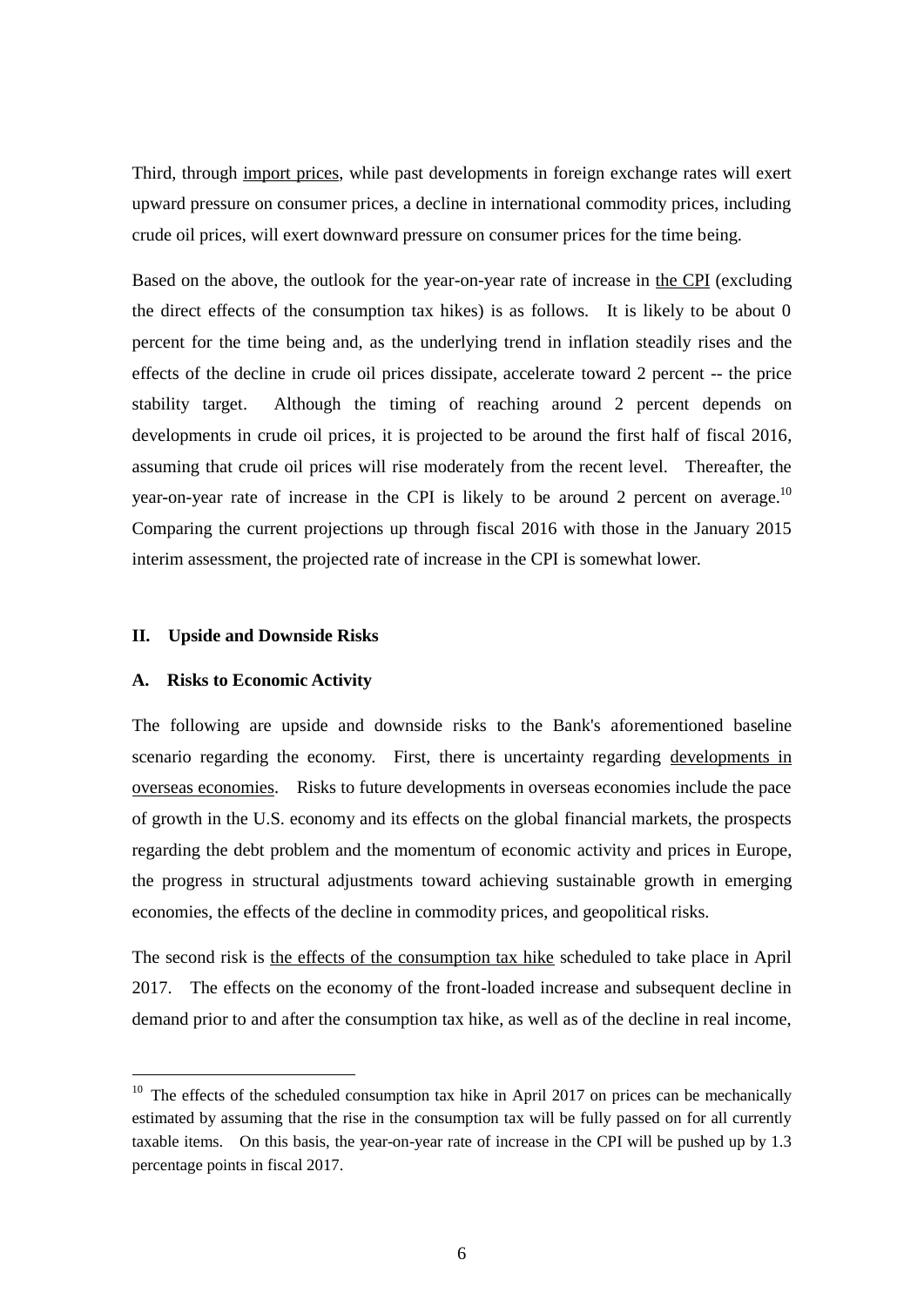may differ depending on consumer sentiment, the employment and income situation, and developments in prices.

Third, firms' and households' medium- to long-term growth expectations may be either raised or lowered depending on future developments in regulatory and institutional reforms, innovation in the corporate sector, and the employment and income situation surrounding the household sector.

Fourth, in the event that confidence in fiscal sustainability in the medium to long term declines, the economy may deviate downward from the baseline scenario through increases in people's concerns regarding the future and rises in long-term interest rates that are unwarranted by economic fundamental conditions. On the other hand, there is also a possibility that the economy will deviate upward from the baseline scenario if confidence in the path toward fiscal consolidation strengthens and people's concerns regarding the future are alleviated.

#### **B. Risks to Prices**

In case the aforementioned upside and downside risks to the economy materialize, it is likely that prices will also be affected to a certain degree. Other factors that could exert upside and downside risks to prices are as follows. The first concerns developments in firms' and households' medium- to long-term inflation expectations. The baseline scenario assumes that, amid rises in observed inflation accompanied by wage increases, people's inflation expectations will rise further and gradually converge to around 2 percent -- the price stability target. However, the pace at which they will rise is subject to uncertainty over developments in observed prices and to the extent to which they will affect inflation expectations. On this point, there is a risk that the year-on-year rate of increase in the CPI being about 0 percent for the time being, which owes to the effects of the decline in energy prices, might affect the pace of increase in inflation expectations.

The second concerns developments in the output gap, particularly in labor market conditions. The baseline scenario assumes that, on the labor supply side, the recent increase in labor participation by the elderly and women and recent movements in firms to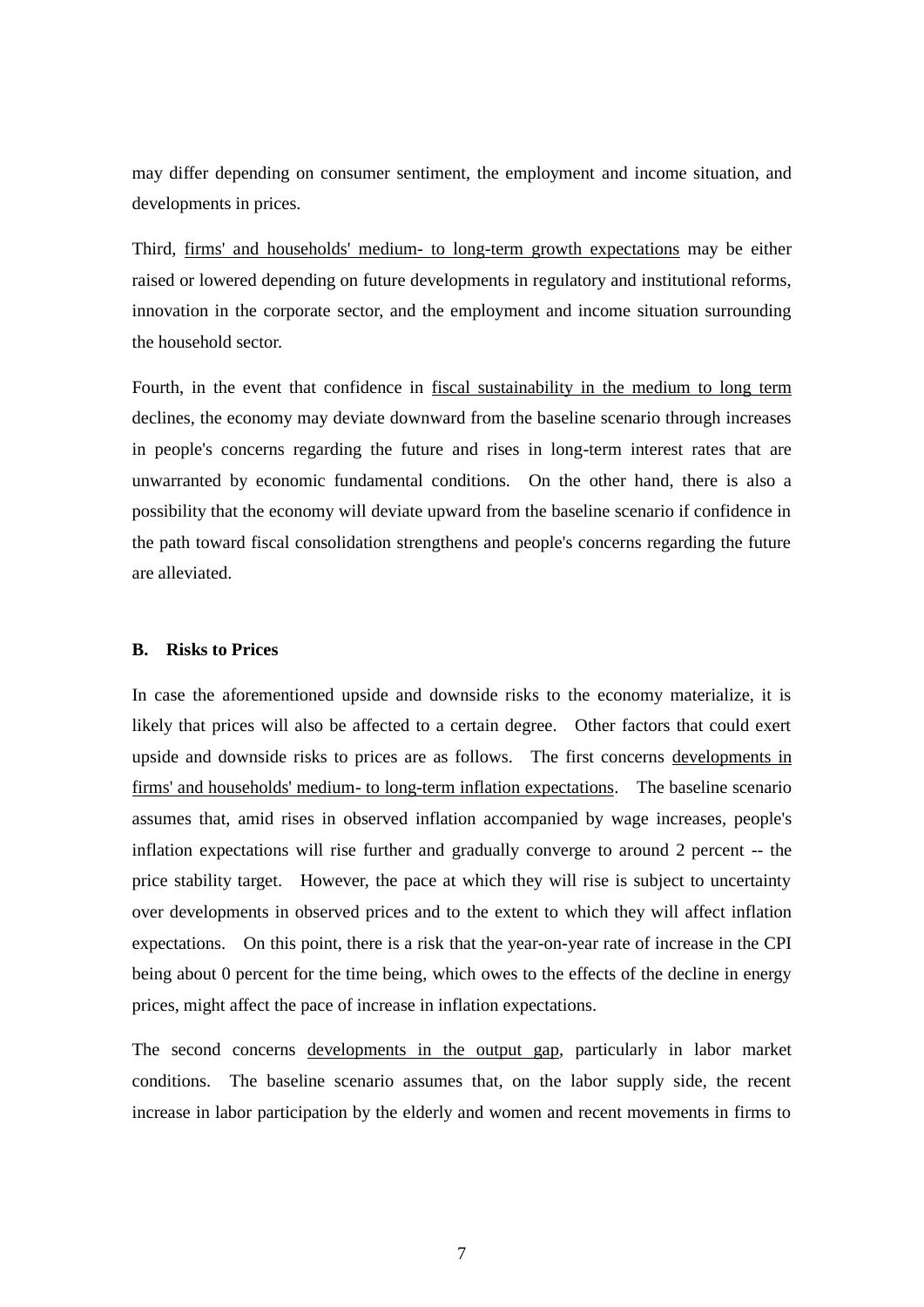convert part-time employees into regular ones will continue to some extent, but uncertainty is associated with this assumption.

The third regards the responsiveness of inflation to the output gap. Attention needs to be paid to what extent firms will raise sales prices and wages as supply and demand balances in goods and services as well as labor market conditions tighten. On this point, there is a possibility that the pace of improvement in wages could deviate upward on the back of the tightening in labor market conditions, which in turn could affect prices of goods and services. Meanwhile, there also is a possibility that a rise in prices and wages will not progress smoothly should consumers mount strong resistance to an increase in sales prices or should firms be cautious with regard to raising wages.

Fourth, developments in import prices, reflecting fluctuations in international commodity prices such as crude oil prices and foreign exchange rates, as well as the extent to which such developments will spread to domestic prices, may lead prices to deviate either upward or downward from the baseline scenario.

### **III. Conduct of Monetary Policy**

In the context of the price stability target, the Bank assesses the aforementioned economic and price situation from two perspectives and then outlines its thinking on the future conduct of monetary policy.

The first perspective concerns an examination of the baseline scenario for the outlook. Japan's economy is judged as likely to achieve around 2 percent inflation around the first half of fiscal 2016 and thereafter gradually shift to a growth path that sustains such inflation in a stable manner.

The second perspective involves an examination of the risks considered most relevant to the conduct of monetary policy. With regard to the baseline scenario for economic activity, upside and downside risks can be assessed as being balanced, although uncertainty remains high, including that regarding developments in overseas economies. With regard to the baseline scenario for prices, there is considerable uncertainty, mainly in developments in medium- to long-term inflation expectations, and risks are skewed to the downside. Examining financial imbalances from a longer-term perspective, there is no sign at this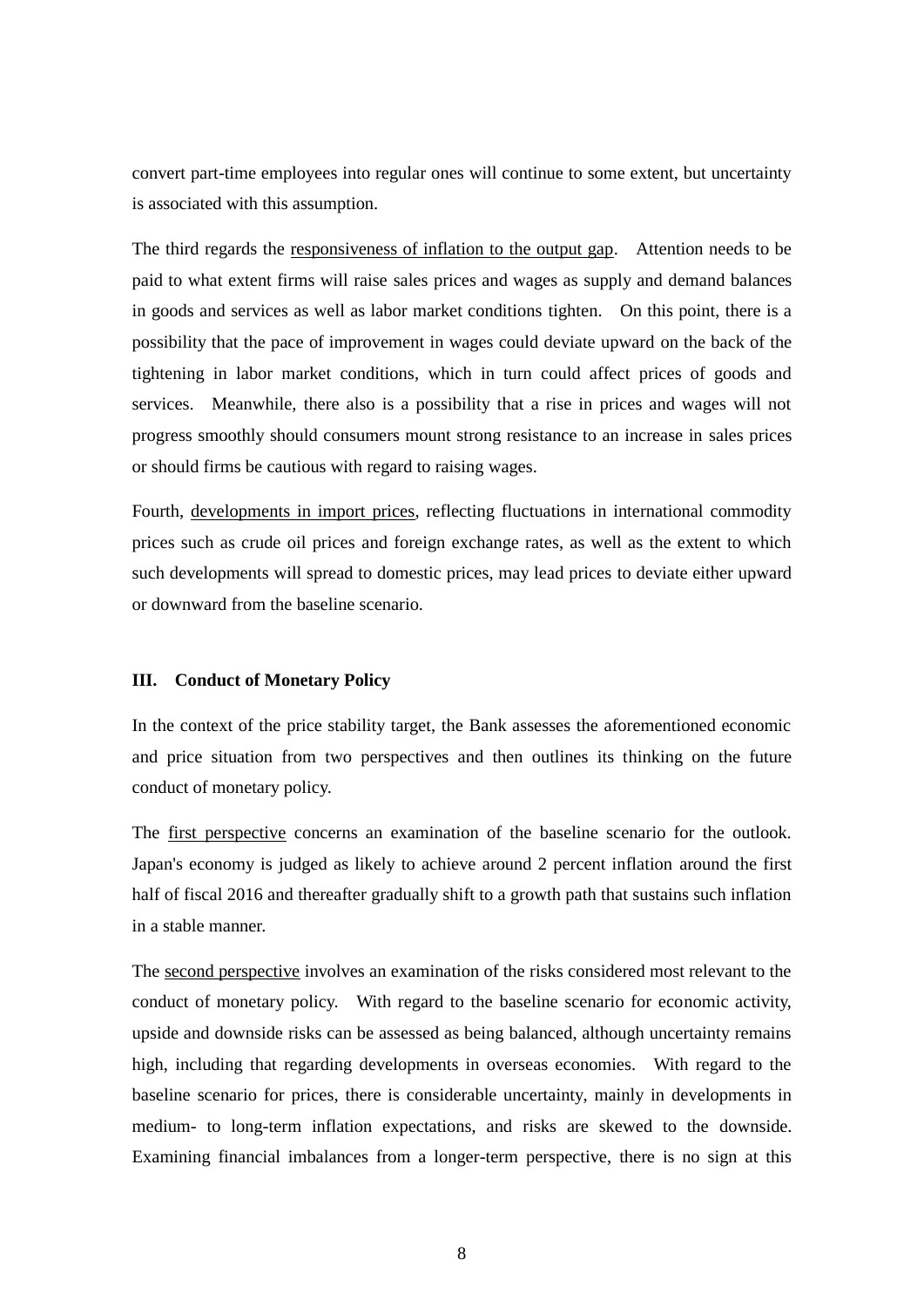point of excessively bullish expectations in asset markets or in the activities of financial institutions.<sup>11</sup> Nevertheless, in a situation where the amount outstanding of government debt has shown a cumulative increase, due attention needs to be paid to the fact that financial institutions' holdings of government bonds have remained at an elevated level, although they have been on a gradual declining trend.

As for the conduct of monetary policy, QQE has been exerting its intended effects. The Bank will continue with QQE, aiming to achieve the price stability target of 2 percent, as long as it is necessary for maintaining that target in a stable manner. It will examine both upside and downside risks to economic activity and prices, and make adjustments as appropriate.

-

<sup>&</sup>lt;sup>11</sup> For more details, see the April 2015 issue of the Bank's *Financial System Report*.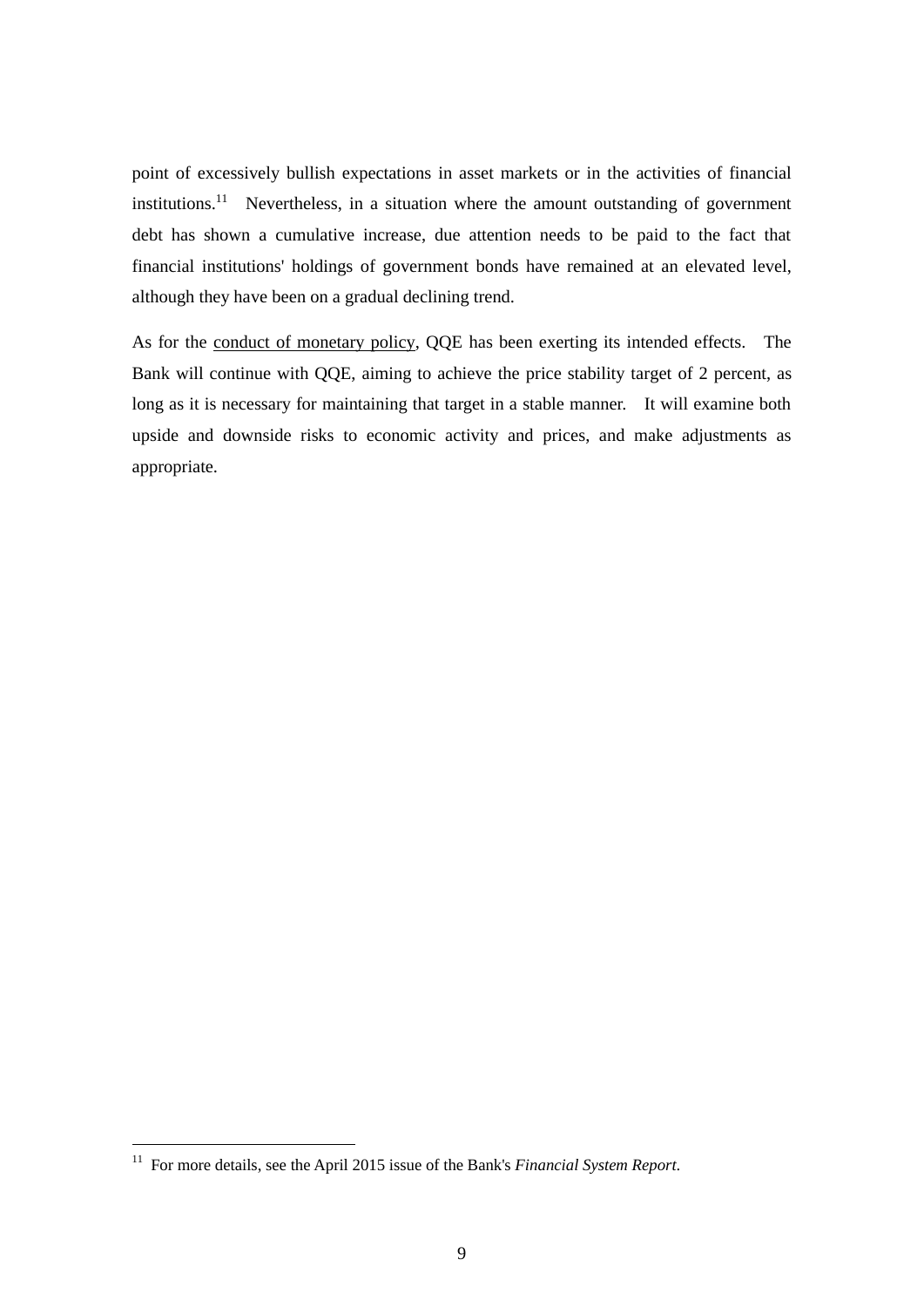(Appendix)

|                                |                              |                                    | $y/y$ % chg.                                             |
|--------------------------------|------------------------------|------------------------------------|----------------------------------------------------------|
|                                | Real GDP                     | CPI (all items less<br>fresh food) | Excluding the effects<br>of the consumption<br>tax hikes |
| Fiscal 2014                    | $-1.0$ to $-0.8$<br>$[-0.9]$ | $+2.8$                             | $+0.8$                                                   |
| Forecasts made in January 2015 | $-0.6$ to $-0.4$<br>$[-0.5]$ | $+2.9$ to $+3.2$<br>$[+2.9]$       | $+0.9$ to $+1.2$<br>$[+0.9]$                             |
| Fiscal 2015                    | $+1.5$ to $+2.1$<br>$[-2.0]$ | $+0.2$ to $+1.2$<br>$[-0.8]$       |                                                          |
| Forecasts made in January 2015 | $+1.8$ to $+2.3$<br>$[-2.1]$ | $+0.4$ to $+1.3$<br>$[+1.0]$       |                                                          |
| Fiscal 2016                    | $+1.4$ to $+1.8$<br>$[-1.5]$ | $+1.2$ to $+2.2$<br>$[-2.0]$       |                                                          |
| Forecasts made in January 2015 | $+1.5$ to $+1.7$<br>$[+1.6]$ | $+1.5$ to $+2.3$<br>$[-2.2]$       |                                                          |
| Fiscal 2017                    | $+0.1$ to $+0.5$<br>$[-0.2]$ | $+2.7$ to $+3.4$<br>$[-3.2]$       | $+1.4$ to $+2.1$<br>$[-1.9]$                             |

## **Forecasts of the Majority of Policy Board Members**

Notes: 1. Figures in brackets indicate the median of the Policy Board members' forecasts (point estimates).

2. The forecasts of the majority of the Policy Board members are constructed as follows: each Policy Board member's forecast takes the form of a point estimate -- namely, the figure to which he or she attaches the highest probability of realization. These forecasts are then shown as a range, with the highest figure and the lowest figure excluded. The range does not indicate the forecast errors.

3. Individual Policy Board members make their forecasts assuming the effects of past policy decisions and with reference to views incorporated in financial markets regarding future policy.

4. Dubai crude oil prices are expected to rise moderately from the recent 55 U.S. dollars per barrel to 70-75 dollars per barrel toward the end of the projection period. In such a case, the contribution of energy items to the year-on-year rate of change in the CPI (all items less fresh food) is estimated to be mostly in the range of minus 0.7 to minus 0.8 percentage point for fiscal 2015, and mostly in the range of plus 0.1 to plus 0.2 percentage point for fiscal 2016. More specifically, this contribution is expected to fall further into negative territory for the time being, followed by a narrowing in the negative contribution in the second half of fiscal 2015; in the first half of fiscal 2016, the contribution is estimated to be around 0 percentage point.

- 5. The consumption tax hike scheduled to take place in April 2017 -- to 10 percent -- is incorporated in the forecasts, but individual Policy Board members make their forecasts of the CPI based on figures excluding the direct effects of the consumption tax hike. The forecasts for the CPI for fiscal 2017 that incorporate the direct effects of the consumption tax hike are constructed as follows. First, the contribution to prices from each tax hike is mechanically computed on the assumption that the tax increase will be fully passed on for all taxable items. The CPI will be pushed up by 1.3 percentage points. Second, this figure is added to the forecasts made by the Policy Board members.
- 6. The CPI (all items less fresh food) for fiscal 2014 is computed based on the assumption that the year-on-year rate of increase for March is the same as that for February, and the contribution of the tax hike to prices is mechanically computed in the same way as described in Note 5: the CPI for fiscal 2014 is pushed up by 2.0 percentage points.
- 7. The ranges shown below include the forecasts of all Policy Board members.

|                                |                  |                                    | $y/y \%$ chg.                                            |
|--------------------------------|------------------|------------------------------------|----------------------------------------------------------|
|                                | <b>Real GDP</b>  | CPI (all items less<br>fresh food) | Excluding the effects<br>of the consumption<br>tax hikes |
| Fiscal 2014                    | $-1.0$ to $-0.3$ | $+2.8$                             | $+0.8$                                                   |
| Forecasts made in January 2015 | $-0.7$ to $-0.3$ | $+2.9$ to $+3.3$                   | $+0.9$ to $+1.3$                                         |
| Fiscal 2015                    | $+0.8$ to $+2.2$ | $+0.2$ to $+1.3$                   |                                                          |
| Forecasts made in January 2015 | $+1.3$ to $+2.3$ | $+0.3$ to $+1.4$                   |                                                          |
| Fiscal 2016                    | $+0.8$ to $+1.8$ | $+0.8$ to $+2.3$                   |                                                          |
| Forecasts made in January 2015 | $+0.7$ to $+2.0$ | $+0.9$ to $+2.3$                   |                                                          |
| Fiscal 2017                    | $-0.1$ to $+0.6$ | $+2.0$ to $+3.5$                   | $+0.7$ to $+2.2$                                         |